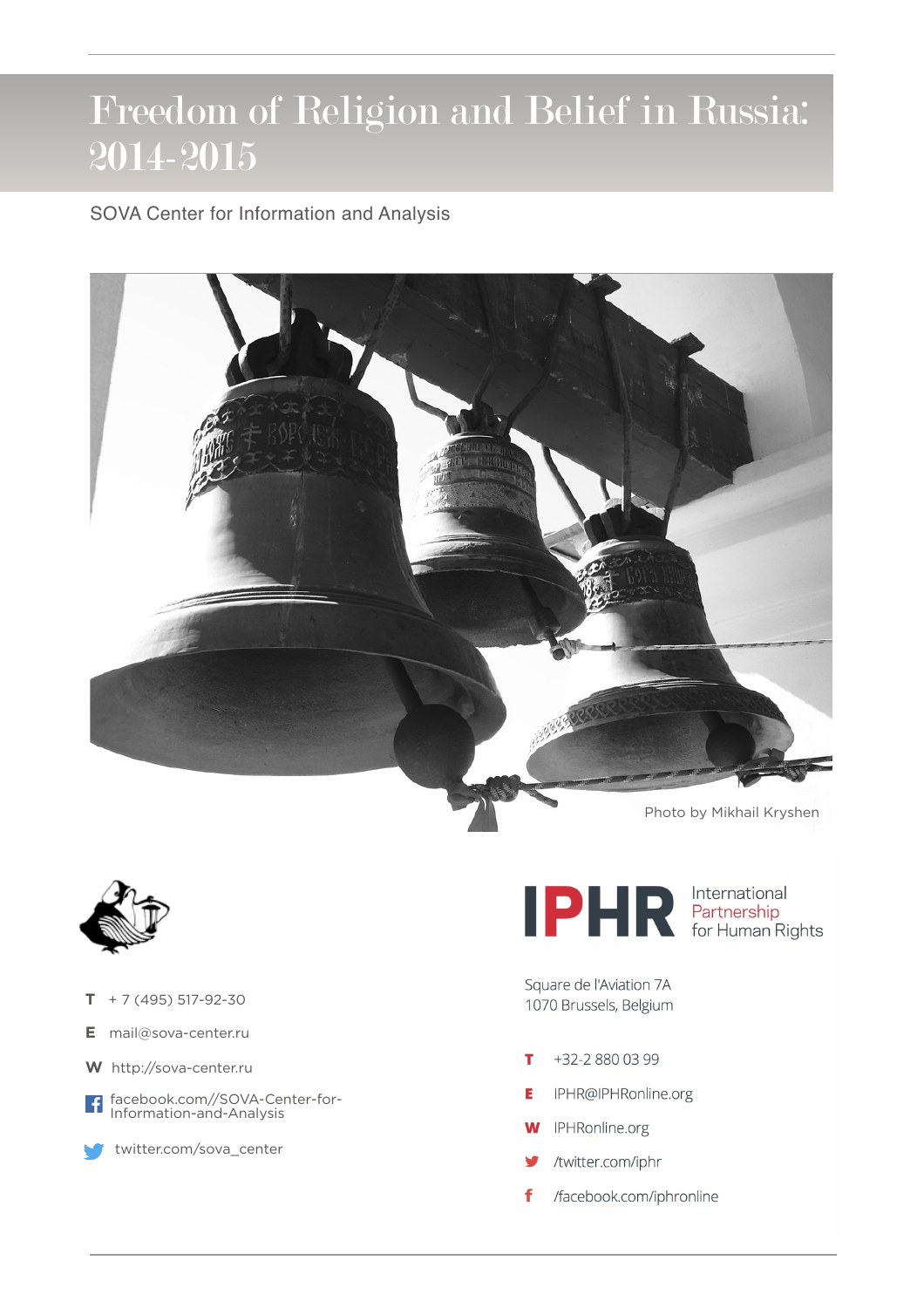**A**rbitrary detentions, travel restrictions and administrative fines for violating obscure legislation – these are examples of the problems religious minorities in the Russian Federation face. Many religious groups are deprived of adequate places of worship, and do not have resources to secure legal protection when they are persecuted by authorities. Consequently, freedom of thought, freedom of religion, as well as the freedoms of assembly and association – as set by the European Convention for the Protection of Human Rights and Fundamental Freedoms –face serious challenges in Russia. The obvious bias of Russian officials in support of the Russian Orthodox Church disadvantages minority religious groups and subtly manipulates the attitudes of the general public. Such social conditioning is perpetuated by the disingenuous reporting of national and regional news outlets. The result is a limited social space in which members of minority religions can observe their beliefs and traditions free from harassment.

Overall, religious discrimination was characterized in 2014 – 2015 by bias against Muslims and members of new religions, as well as several instances of discrimination against Protestants.

The privileged status of the Russian Orthodox Church (ROC) can be illustrated by the following:

- Orthodox churches enjoy the full backing of local and regional authorities in constructing new places of worship. (For instance "Program-200" – the construction of 200 churches in Moscow). Municipal authorities have been known to back construction even when local communities oppose it, and would instead prefer to preserve green spaces and historic areas.
- In 2014 the ROC received the majority of state funds for the restoration of religious sites. There are numerous examples of property being transferred to ROC by municipal authorities. Some of these transfers resulted in the ROC receiving property that was previously owned by cultural organizations and museums.
- There are also multiple cases when authorities take the side of Russian Orthodox activists who claim that cultural events are hurting their religious feelings. For instance, artists in the city of Perm were made to pay a fine on charges of hooliganism for having painted graffiti "Gagarin Crucifix".

Religious groups often face challenges from the discriminatory policies of the state authorities and intimidation by civic groups.

- **Deprivation from places of worship**. In 2014 Muslim communities faced obstacles in constructing new religious sites. Authorities routinely revoked permits for the construction of mosques, or even demolished partially completed mosques. However, hurdles faced by Muslim communities are caused not only by discriminatory state policies, but also by prejudiced public opinion. Right wing political groups were often behind the protests against construction of Mosques.
- **Disbandment of religious organizations.** SOVA center believes that the most dangerous practice is officially recognizing religious groups as extremist, which results in their disbandment. In several cases, groups deemed to be "extremist," such as the Jehovah's Witnesses, were banned. A madrasa attached to the Zangar mosque in Kazan was also closed, as was the Christian charity fund AGAFE in St Petersburg. The latter two were charged with violations of the Administrative code.
- **Violence.** Religious intolerance manifested itself in physical violence on several occasions. Two people were killed and six were injured in a shooting at an Orthodox church in Yuzhno-Sakhalinsk. In Moscow, a woman in Muslim dress was stabbed and a yeshiva student was beaten. The majority of the victims of physical violence were Jehovah's Witnesses while conducting door-to-door missionary work. The conflicts around construction of Russian Orthodox Church in Moscow also led to violence. In Arkhangelsk a synagogue was shelled.
- **Persecution of preachers.** Jehovah's Witnessess going door-to-door were detained in 24 different regions throughout the country. The preachers were routinely taken into custody, their identifying information was recorded and they were subject to questioning.
- **Intimidation by police**. Members of the Falun Gong faced police harassment and questioning. In more than one instance, offices of Falun Gong members were searched by police and their computers were seized. In one case, the FSB raided a kindergarten directed by a member of the Falun Gong.